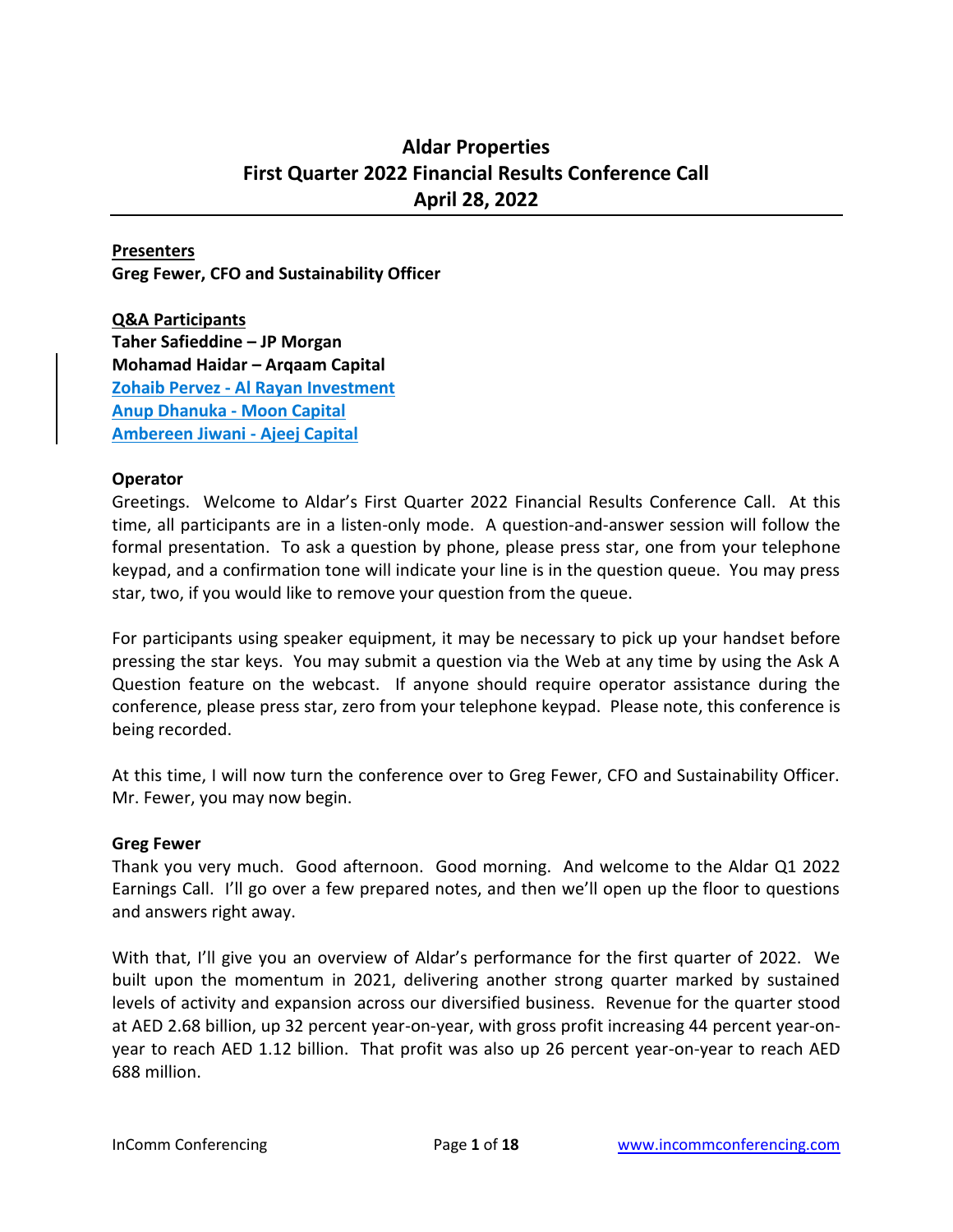Our solid position has been achieved against a backdrop of economic recovery across the UAE. Confidence in Abu Dhabi's real estate market remains strong, given the Emirates' growing standing and attraction as a premier investment working in lifestyle destination.

Looking at Aldar Development, the business that develops Aldar's projects and management, and manages government's housing and infrastructure projects, Aldar Development achieved group sales of AED 2.2 billion for the first quarter. This was the seventh consecutive quarter that we broke through the AED 1 billion mark and Aldar's first-ever Q1 with over AED 2 billion in sales.

Within this AED 2.2 billion figure, sales from the UAE amounted to AED 1.5 billion. And Sodic's sales in Egypt stood at AED 678 million. This record-breaking figure was driven by solid demand for existing residential developments in the UAE and the inclusion of Sodic's figures for the first time upon the closing of our acquisition. It also reflects Aldar's deep understanding of our customers' needs and requirements and the regional market dynamics and the continued appeal of Aldar's offering.

Revenue for the development business increased 50 percent year-on-year to AED 1.8 billion. And EBITDA increased 29 percent year-on-year to AED 456 million. And group revenue backlog now stands at AED 10.4 billion, providing strong visibility on future revenue across our UAE and Egyptian operations.

As I mentioned previously, Aldar has had a significant focus on Saadiyat Island and this quarter, in which we launched the world's first Louvre branded residences at Saadiyat Grove. Furthermore, this month Aldar expanded its strategic land bank through the acquisition of a 6.2 million square meter plot on Saadiyat Island. In addition to this focus on Saadiyat, Yazdani-Yas Island would also remain a priority destination for the group.

Abu Dhabi continues to reinforce its status as a destination for both investment and home ownership, evidenced by strong appetite we have seen from the overseas and resident expat customer segment. In addition, we are seeing a broadening of our customer profile, with growing demand from both first-time homeowners and female buyers.

On the project management side of the development business, Aldar project's fee-based business delivered strong income, and revenue backlog for future projects overall stood at AED 41.2 billion at the quarter end. Finally, for the development segment, Sodic reported a strong set of results for the quarter, achieving their highest-ever Q1 sales figure, up AED 678 million, which was about a 100 percent year-on-year increase on last year.

We continue to work very closely with the Sodic management team to increase their market share by growing its portfolio of mixed-use residential communities in Greater Cairo, the North Coast, and other major markets with vigor. Meanwhile, Aldar Investment, the largest diversified real estate asset management business platform in the region, continued to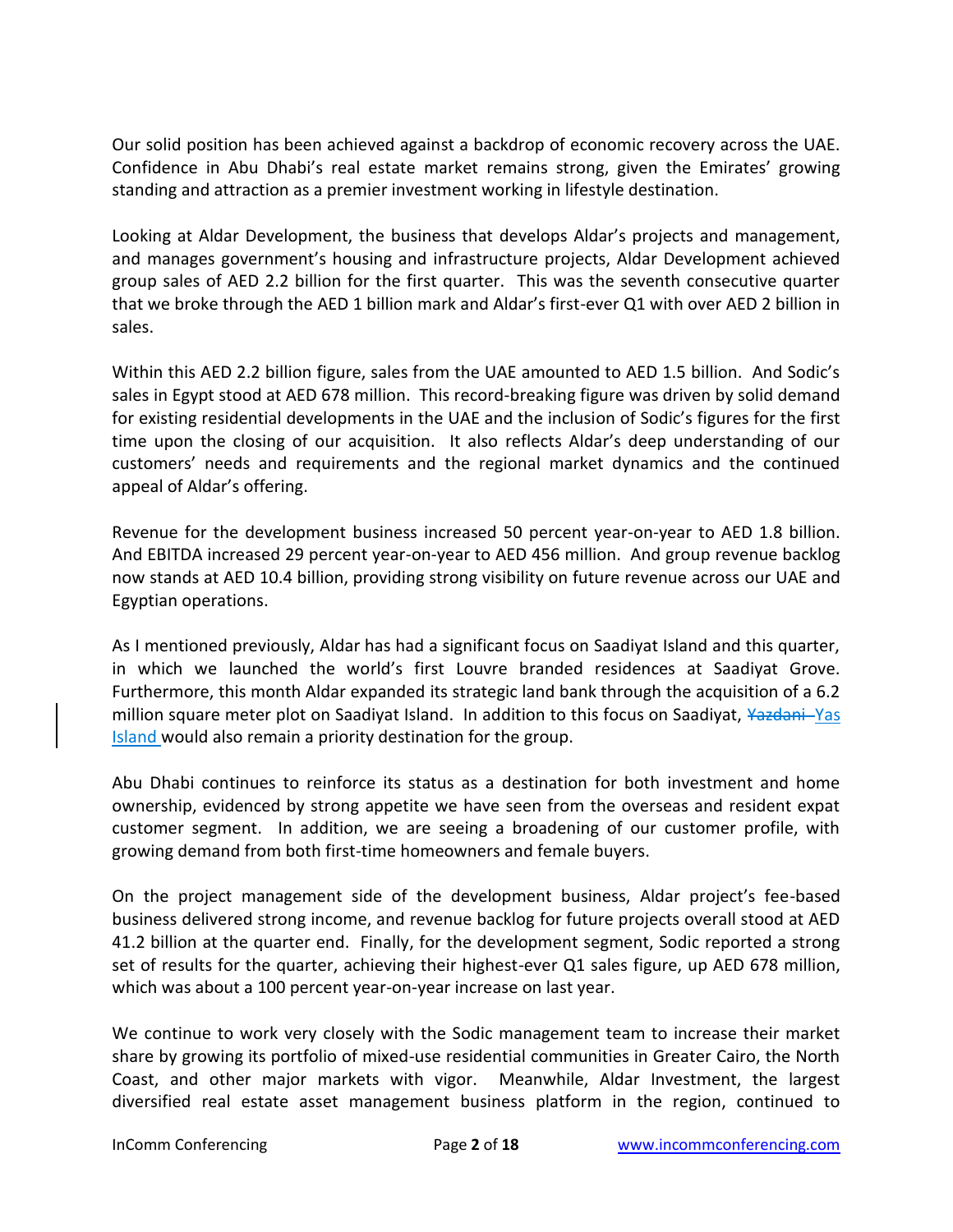demonstrate the resilience of its portfolio in Q1 of 2022, as it targeted further diversification through a number of important investments.

A key highlight was Aldar Investment Properties' issuance of \$500 million of subordinated perpetual notes to Apollo Global Management as part of Apollo's strategic \$1.4 billion US investment into Aldar's transformational growth initiatives. Announced in February this year, this represents one of the largest-ever foreign direct investments into Abu Dhabi's private sector.

Aldar Investments' Q1 revenue stood at 9 percent year-on-year to reach AED 859 million, with EBIDTA for the quarter increasing 13 percent year-on-year to AED 374 million. This was mainly driven by the strong performance of both retail and hospitality and leisure, in addition to higher contributions from the principal investments business.

The residential segment of Investment Properties showed continued strength, reaching an occupancy rate of 95 percent, up from 88 percent in the same period last year. And the commercial portfolio also performed very well, with strong leasing activity, meaning occupancy reached 91 percent at the end of the quarter. In occupancy, our flagship retail asset, Yas Mall, stood at 96 percent at the end of March, up from 78 percent the year earlier. This was driven by the success of our redevelopment program that has reconfigured space and enhanced our overall project offering.

On the investment front, the retail segment was bolstered by Aldar Investment's first entry into Ras Al Khaimah through the acquisition of the 27,000 square meter Al Hamra Mall for AED 410 million earlier. The hospitality and leisure business also saw robust growth, driven by pent-up demand for leisure and business travel.

And we also acquired the ultra all-inclusive Rixos Bab Al Bahr beach resort and Ras Al Khaimah for AED 770 million, which includes additional development rights for 250,000 square feet of gross floor area. Aldar Education also saw an increase in enrollments to ties, since inception of the business. And we were happy to commit a \$1 billion investment plan to continue to grow the school's portfolio over time.

So, overall, the fundamentals of the Abu Dhabi real estate market remain robust, with an extensive project pipeline being met by strong demand from local and international homeowners and investors. Aldar started the year in a solid financial and operating position. We also diversified our source of funding and scaled up our operating capabilities in preparation for further growth.

The development business will utilize its strategic land bank to launch new projects throughout 2022. And Aldar Investment has identified the strong pipeline of acquisitions to add further scale and diversification to the platform, including yesterday's announcement of our entry into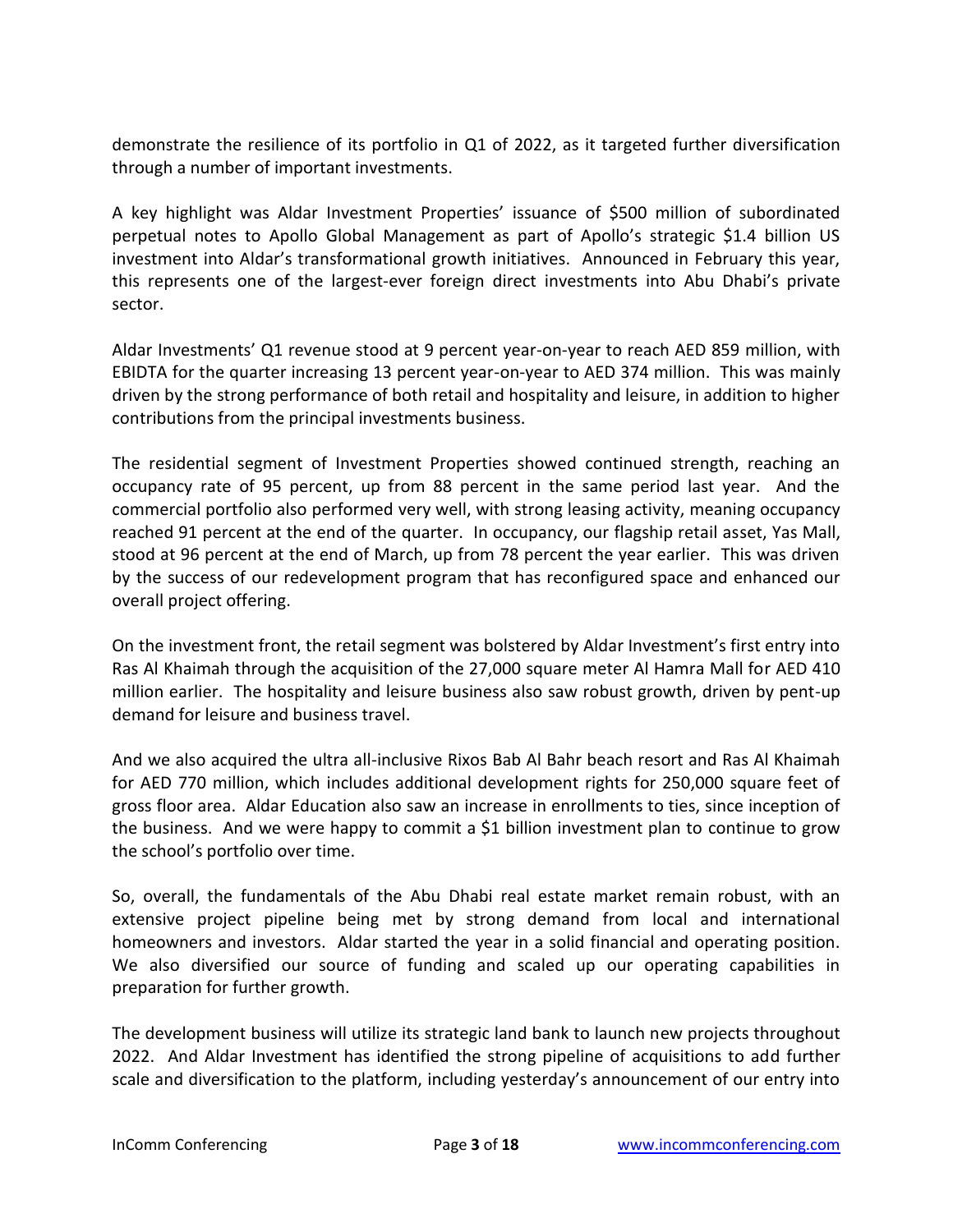the logistics sector and the creation of a new vertical through the acquisition of the Abu Dhabi Business Hub.

With AED 5.6 billion of free cash, as at the year-end, and AED 4.9 billion of committed, undrawn facilities, we have significant amount, we have a significant amount of dry acquisition powder that we are looking to deploy efficiently into high-growth and diversification-targeting opportunities. As such, we expect our strong momentum to be carried forward through the rest of the year.

That conclude my remarks. I'm very happy to open the floor now to questions and answers.

# **Operator**

Thank you. We will now be conducting a question-and-answer session. If you'd like to ask a question, please press star, one from your telephone keypad, and a confirmation tone will indicate your line is in the question queue. You may press star, two if you would like to remove your question from the queue.

For participants using speaker equipment, it may be necessary to pick up your handset before pressing the star keys. For those listening on the webcast, you may submit a question by using the Ask A Question feature on the webcast. We'll pause a moment to assemble the queue. Once again, it's star, one on the phone, and please use the Ask A Question feature on the webcast. Thank you.

Thank you. Our first question is coming from the line of Taher Safieddine with JP Morgan. Please proceed with your question.

# **Taher Safieddine**

Yes, hi. Good afternoon. It's Taher from JP Morgan. Greg, thank you very much for taking the time. A couple of questions, if I may. I guess just to start with, on this capital deployment, I mean, looking at your balance sheet, between free cash, unused facilities, the expected equity injection that will come through from Apollo, it looks, I mean, as a massive firepower, effectively to be deployed.

So maybe two small questions here. The first one is you've done a couple of deals, the education. Two, assets of Ras Al Khaima yesterday is 500 million. So it would be much easier for us if you can just give us some flavor in terms of NOI contribution because it's almost 2.5 billion already being deployed. And we don't have any indication or guidance on NOI. So if you can just help us get around the NOI contribution. Anything of that sort would be very helpful. This is the first part.

And I guess the second part follow-on is, you're planning to deploy another 9 billion to 10 billion over the next 12 to 18 months. Is there any way we can also, again, get some more visibility or guidance on NOI, on sector breakdown, because this is quite a massive number?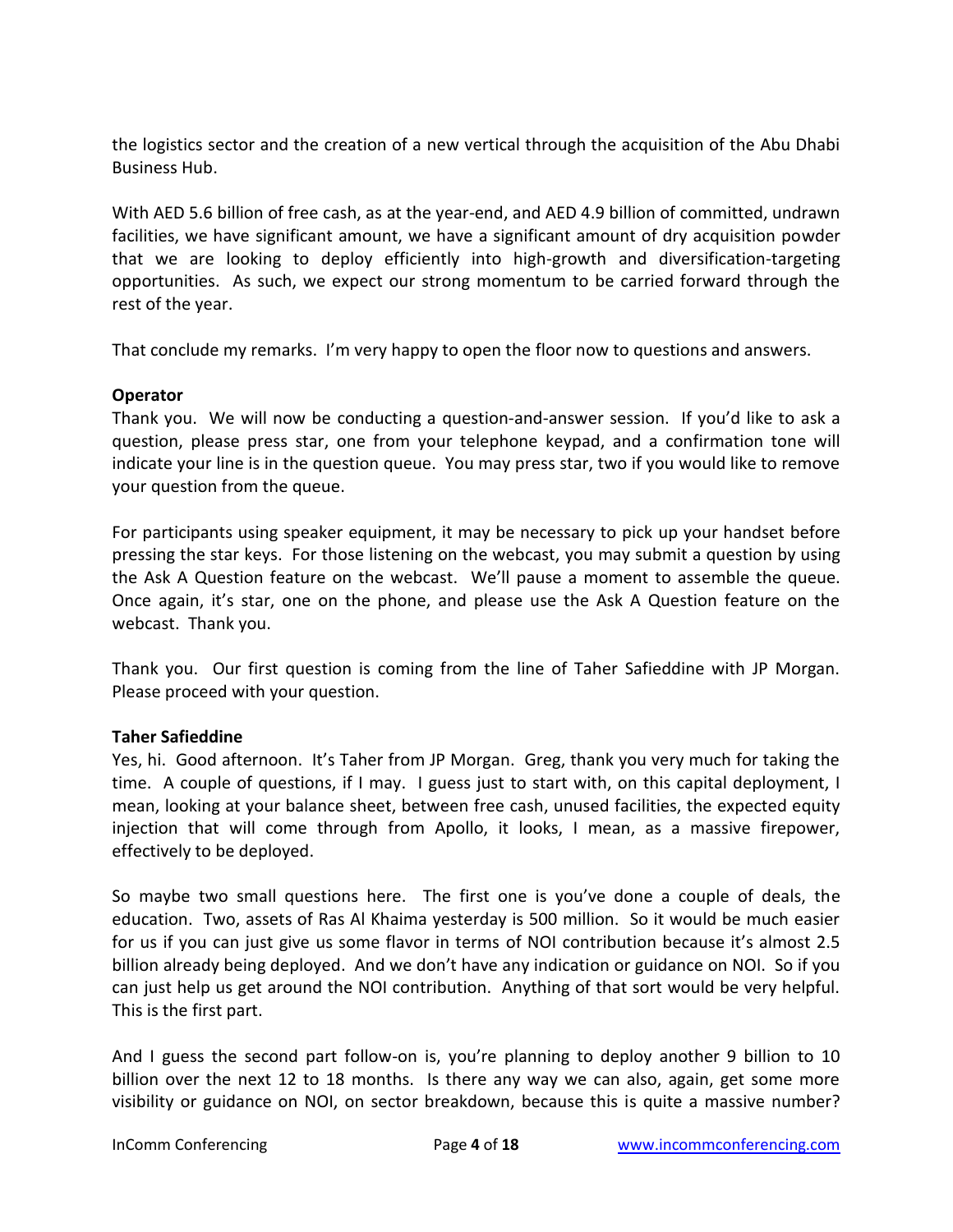And potentially, it could actually transform Aldar Investment's EBIDTA or NOI in the next year or two. So if you can just give us some more visibility on that, it would be really helpful. Thank you.

### **Greg Fewer**

Okay, sure. Thanks, Taher. So on the NOI guidance front, whenever we deploy and purchase an existing piece of real estate, it's, it will be meeting a very disciplined WACC and return on, the return thresholds that we attach to the business. As we all know, yields, not necessarily cap rates, but yields in our markets are anywhere between, let's say, 6 percent and 8 percent on yielding real estate.

Sometimes you buy a brownfield asset and a, like, so Al Hamra, the mall in Ras Al Khaima that we purchased, there's a bit of work we're going to put into that. And so then you could, you would expect assets to be yielding maybe on the south end of that range. And then after a year or so, once the redevelopment plan has gone in, then you'd be achieving much higher yields. The only asset that really qualifies in that category is the Hamra.

The rest of the assets we've purchased, there's the large assets we purchased, are yielding existing real estate assets that are in that sort of 6 percent to 8 percent range. Every time we buy something that's yielding that's not requiring a refurbishment or that's in the midst of a lease-up program, we'll be in that 6 percent to 8 percent range.

So that should be in your models going forward for everything that we announce. The only exception is the Shohub school that we announced the acquisition of, of just under 100 million. That's also in the greenfield, or sorry, the brownfield category, where there's a bit of a repositioning that's going to take place.

In terms of the remainder of the 9 billion to 10 billion, yeah, I mean, this is real. I mean, you people, you really need to be thinking about Aldar in an acquisition context. And one of the things we want to really establish with everyone this quarter is we are stitching together a very, what we hope is a credible track record in the near term about closing deals and showing a pattern of outcomes that reflect the effort that the management team is putting in to creating a pipeline and executing transactions.

So between the Rixos, between Hamra, Shohub school, Abu Dhabi Business Hub, The Lagoons, the Saadiyat land plot for \$1 billion, I mean, these are real growth transactions that we're executing on. And there's a pipeline of more stuff that we're going to be announcing in Q2 and Q3 and Q4. So management is, probably management's number one focus right now is on the acquisition pipeline. And you're just starting to see the fruits of that labor now, long-lead items, real estate acquisitions in this region, for sure.

But there's a lot of effort that's gone in, and you're going to hear more from us in this space. One final comment is the majority of this 9 billion to 10 billion will be spent on recurring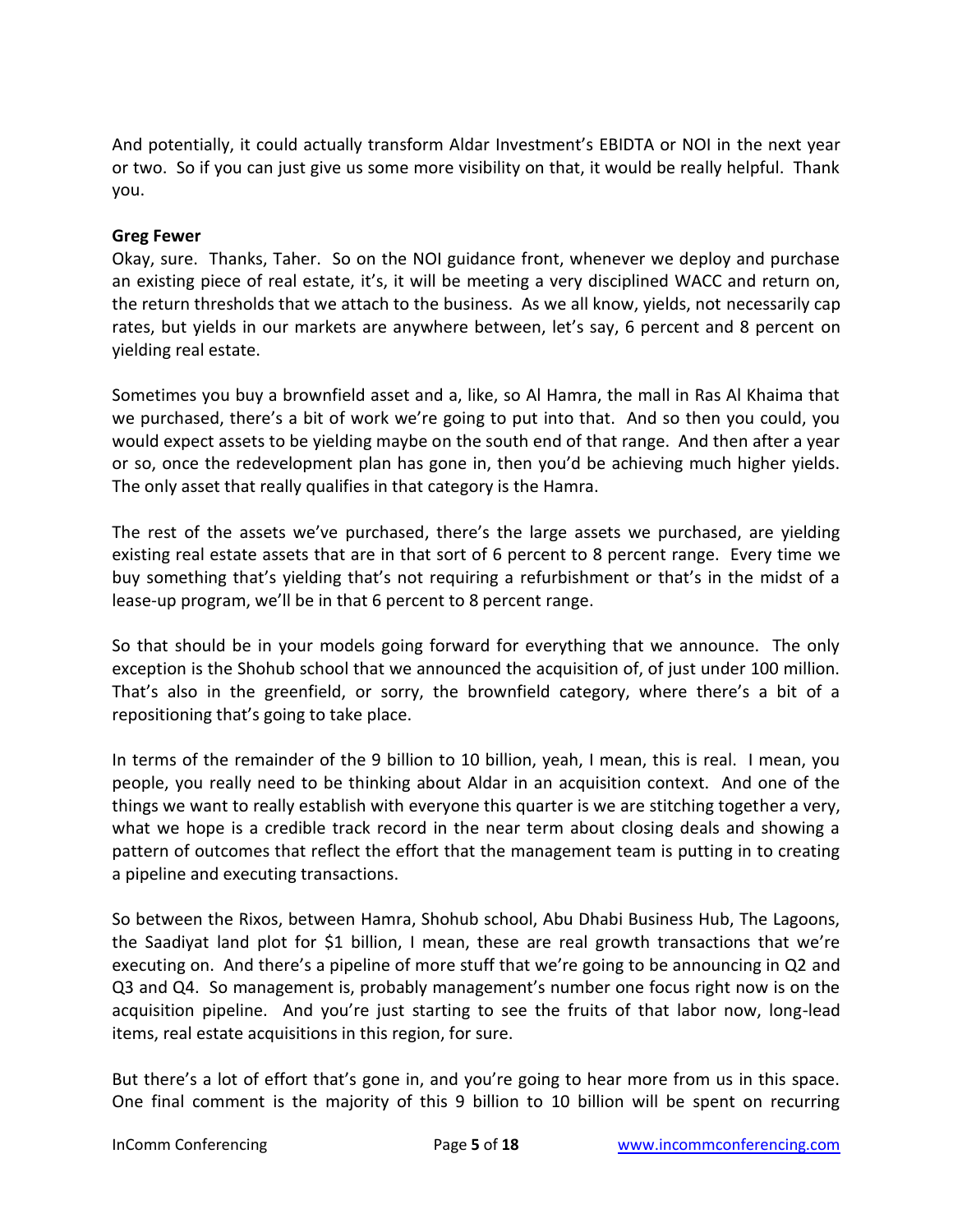revenue assets. You will see some development and some land development-style acquisitions also come out of this deployment program, but the vast majority will be on income-generating assets.

### **Taher Safieddine**

Okay. Perfect. Thank you, that's helpful. Yeah, I mean, I'll leave it to others, and then I'll come back in case of any questions. Thank you.

# **Operator**

Thank you. We have a question coming from, through the webcast from Zohaib Pervez Sohaib Perez [ph] with Al Rayan Orion Investment. Is the FX loss of AED 233 in comprehensive income, is it due to the Egyptian pound depreciation?

# **Greg Fewer**

Correct, yes. So there was a devaluation of the pound that took place during the quarter. The thing to note is that we only own, we own 70 percent of a consortium who acquired 85 percent of, so our share of that loss was about 140 million or 130 million, which is, when you think about the scale of the devaluation against our net dirham deployment of AED 1 billion makes sense, frankly, with the scale of the devaluation that took place. That did not go through the profit and loss. That was a direct adjustment to retained earnings.

### **Operator**

Thank you. As a reminder, to ask a question via the phone, you may press star, one, or you may also use the Ask A Question feature on the webcast. Our next question comes from the phone from Mohamad Haidar with Arqaam Capital. Please proceed with your question.

### **Mohamad Haidar**

Hi, Greg. This is Mohamad Haidar from Arqaam. So I'm looking at the land acquisition on Saadiyat Island. And they assigned value of AED 3.68 billion. But the press was saying that the payment is going to be in-kind. So could you please shed more light? Are you going to develop the units and hand over complete units to the seller? And what's the percentage basically? And is it going to be the higher of this value or a certain percentage?

### **Greg Fewer**

Yes. So two limits of that, Mohammed. So the overall acquisition price of the land is AED 3.68 billion. It will be paid for over time, so there will be milestone-based payments that happen as and when we successfully sell. And part of the payment program will also be not just cash, but it will be in villas. So we will develop villas and deliver them to the seller. That's what's meant by payment in-kind.

So I think what you should take away from that overall program is it's a very buyer-friendly program for what is an enormous plot of land in extreme, prime Abu Dhabi territory for a villa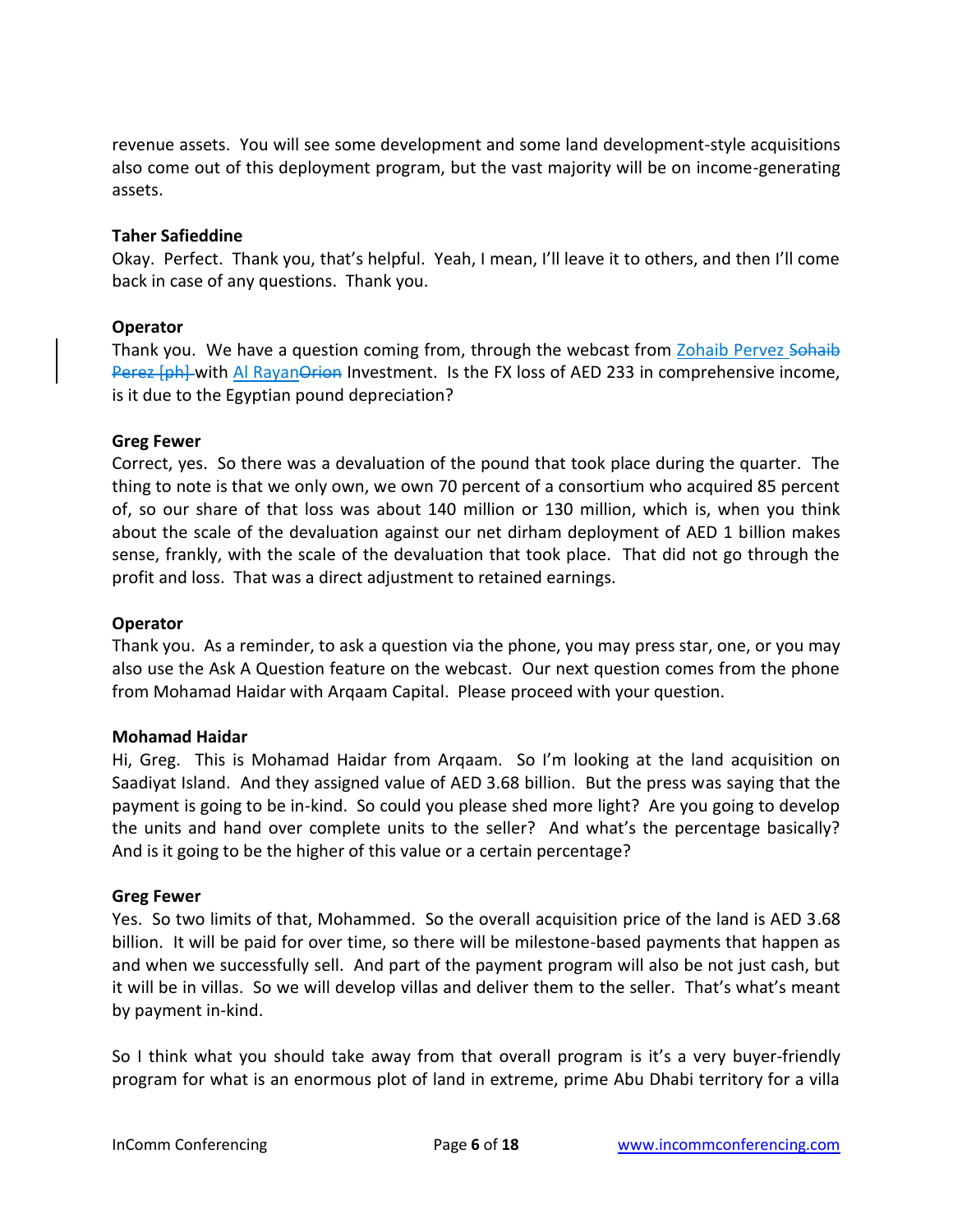product. And part of the incentive behind this important payment scheme is to encourage expedient and fast development. And that's exactly what we're going to be doing.

### **Mohamad Haidar**

Understood. And then is the in-kind payment part of this AED 3.68 billion?

#### **Greg Fewer**

Correct, correct.

#### **Mohamad Haidar**

It's part of it. And one thing, Greg, on this. The total value of this project is AED 15 billion. Is that the cost value or the sales value of this project?

**Greg Fewer**  That was GDV. That's gross development value, yeah.

### **Mohamad Haidar**

So more of CapEx?

### **Greg Fewer**

More of the sales, sorry. More of the sales, yes.

### **Mohamad Haidar**

More of the sales. Because it sounds like the land cost is a bit high when compared to the total sales value, at 25 percent. That's slightly above the normal. Should we expect lower margins from this project because of the higher land costs?

#### **Greg Fewer**

I mean, the margins, if you say would they be lower, not necessarily. I think what you need to factor into the overall price and the overall package, you've got to stand back and look at this very favorable payment plan being financed, really, by the seller, that's, and the payments inkind coming as well. So we're taking very little, let's say, market risk, let's say, against the overall payment plan.

Like we will pay as and when we successfully develop. And we're paying also in-kind, not cash. So I think that is a factor in all this. And also when you break down the payment, the value against the number of plots, you come up to this sort of AED 1.3 million, AED 1.4 million per plot. And on Saadiyat, for villa plots, that's a very reasonable overall price.

#### **Mohamad Haidar**

Understood. And then was the seller a government entity?

#### **Greg Fewer**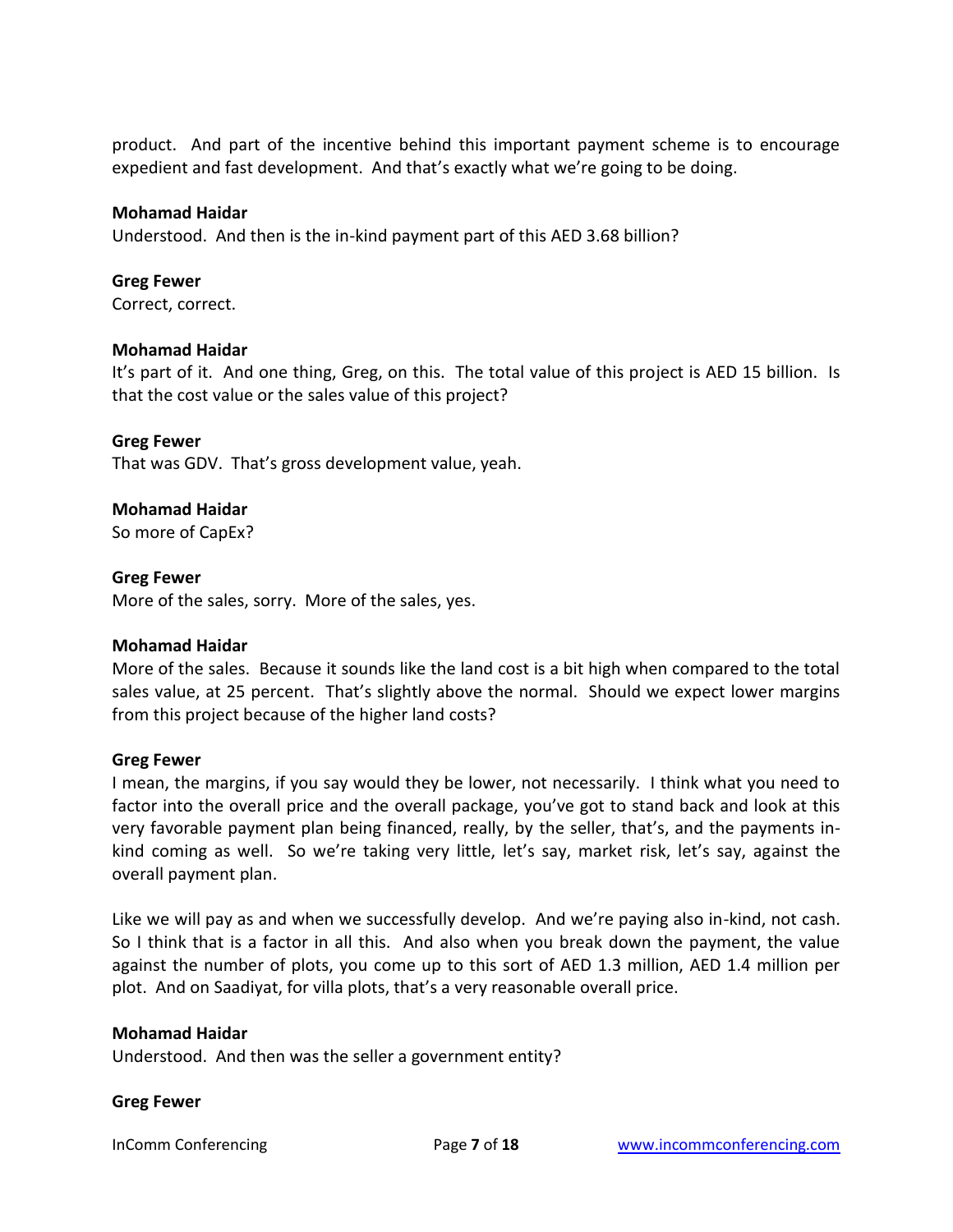Yes.

#### **Mohamad Haidar**

Okay, understood. Greg, also on M&A, we're looking at another 10 billion of deployments. Should we expect bigger M&As to come compared to what we saw so far across UAE?

### **Greg Fewer**

Yes, yes. You will not, we've talked about this sort of theme with us in the past many times. It's still a relatively liquid real estate market, and sellers sometimes are very strategic. They take their time. But when a seller strategically wants to revisit its portfolio, that's when big trades happen.

### **Mohamad Haidar**

Okay.

# **Greg Fewer**

And whether it's, the merger was Sorouh, whether it's the acquisition of TDIC, they seem to happen every three to four years. But when they do happen, they're large, they're meaningful, they're with quality counterparties. And we're there, we're liquid, we're ready to transact on those.

So at that scale of deployment, we clearly need one or two of those to get done to fully deploy that scheme, along with, we're very happy to be doing these 600, 500, 500, 100-type transactions. They're quite accretive, the smaller ones. And then there's, some of them are quite interesting from a redevelopment perspective versus the larger, more gilt-edged ones.

### **Mohamad Haidar**

Understood. And I saw that KSA could be a focus market for you. Is this going to be imminent or more of a medium-term plan?

#### **Greg Fewer**

I mean, the deployment plan really extends right across 12 months, so sometimes, I mean, like the pipeline is full of Egypt, of UAE, and Saudi. And as and when those shake loose, it really depends on the sellers. But we're ready. There's quality opportunities in the pipeline. We're confident that we will deploy this capital. And that's our, that is our contention that we ask you to believe.

#### **Mohamad Haidar**

Amazing. And lastly, on SFOL, we've seen some UAE companies raising to 1200 percent. Is this something Aldar could be doing in the future?

### **Greg Fewer**

Sorry, can you repeat the--.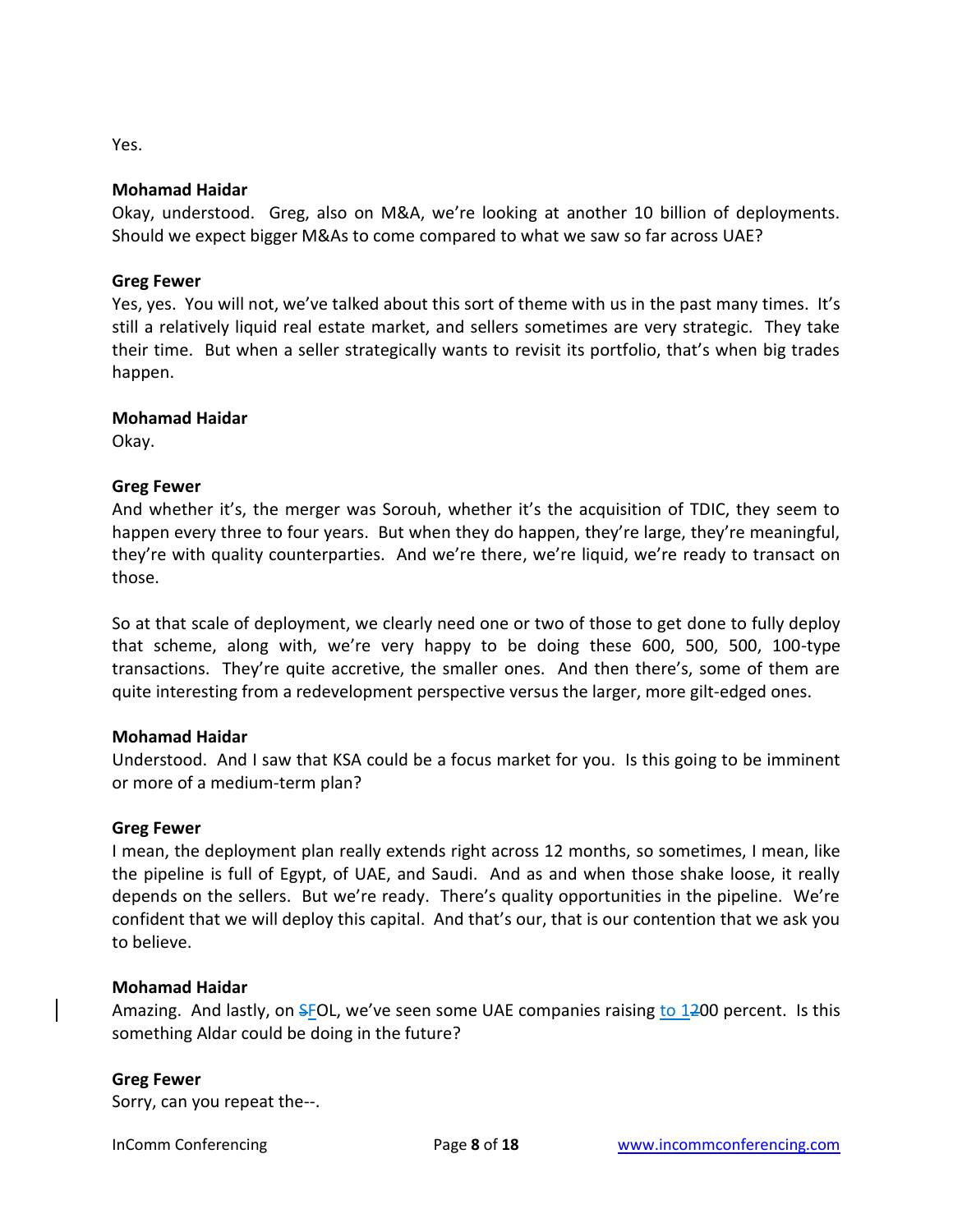#### **Mohamad Haidar**

On the foreign, on the, we've seen companies raising it to  $2100$  percent in the UAE. Is this something Aldar could be doing in the future?

#### **Greg Fewer**

Yeah, I guess it could. We, it's not something that we've been particularly focused on. I mean, we're noting some of the other, but we monitor very carefully the impact that the (inaudible) has on foreign flows. And as a constituent member of the index, we're concerned and very supportive of measures that improve liquidity in the name. And we've always shown that. We were one of the first to move ours up to 49. And if there's logic, and we can, it's something that we'll definitely look at.

#### **Mohamad Haidar**

Amazing. Thank you very much.

#### **Greg Fewer**

Thank you, Mohamad.

#### **Operator**

Thank you. As a reminder, to ask a question over the phone today, you may press star, one from your telephone keypad. And for participants using speaker equipment, it may be necessary to pick up your handset before pressing the star keys. If you're listening via the webcast, you may submit a question anytime by using the Ask A Question feature on the webcast. Thank you.

Thank you. We have a question coming from Anwaar Khaleid (ph) with Al Ramisz. Please proceed with your question.

#### **Unidentified AnalystAnwaar Khaled**

Hi, Greg, and thank you for the call. A couple of questions from my end, if I may. With regards to the UAE sales of AED 1.5 billion, can you provide us with a breakdown of the buyer's nationality? And the second question is regarding the operating expenses. I see an increase there. So is this due to the consolidation of Sodic? Or can you give us more color on that? And, lastly, if you can provide us with guidance for the year in terms of revenues, earnings, sales? Thank you.

#### **Greg Fewer**

Sure. Thank you, Anwar. So the first question was on, sorry, I can't read my notes here, oh, the 1.5 billion of UAE sales. So about half of it was to non-UAE nationals. I think that's the most important takeaway. So that's building on an important trend that, which started last year in Q3. In Q4, we were at sort of 40 percent. We launched the Louvre, which is a very internationally marketable asset.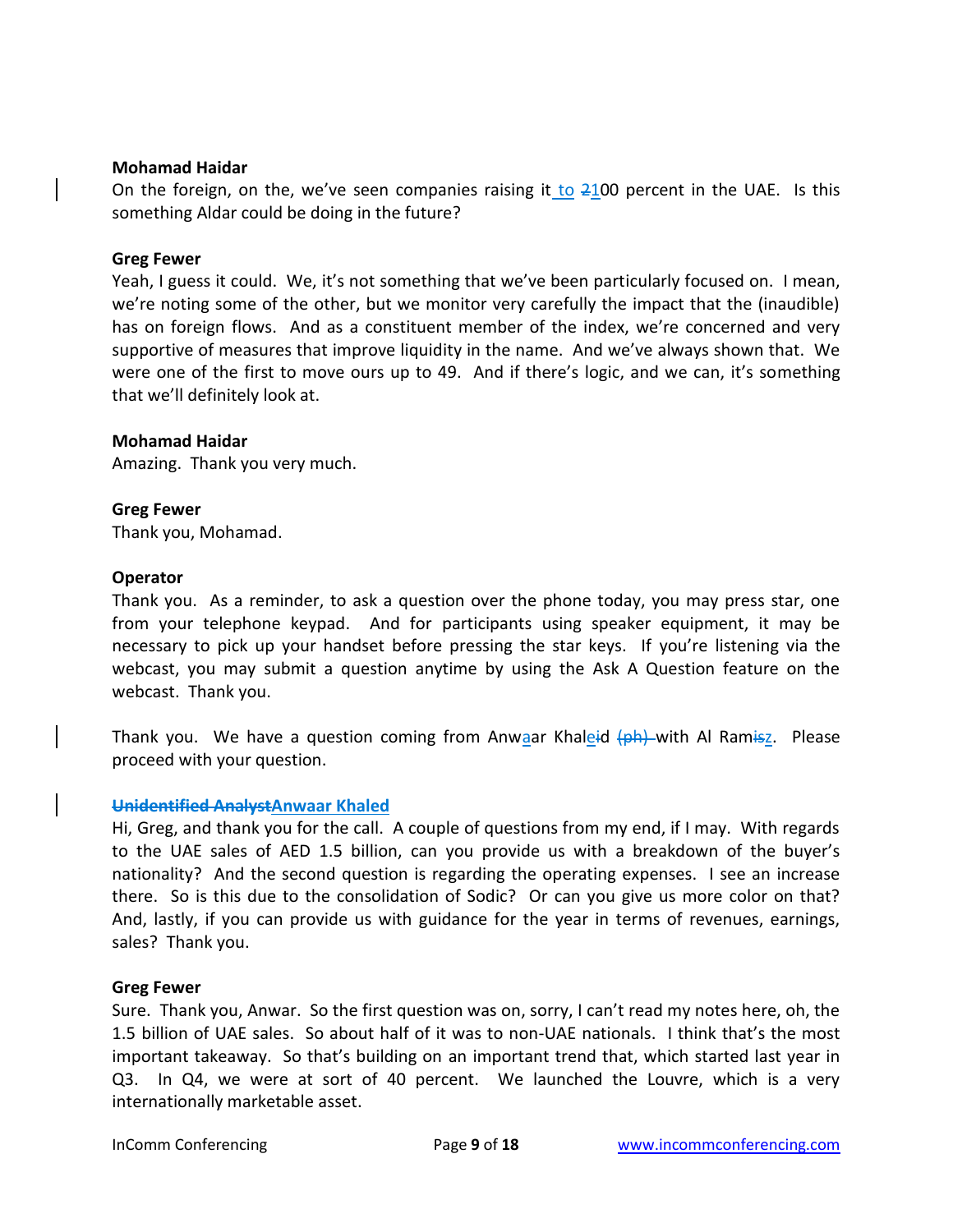And so one of the things underpinning our guidance around continued sales in the 7 billion to 8 billion range, and that would be guidance number one for 2022, is there's a deep, rich vein of non-UAE national buyers, both offshore and onshore, that we're seeing continue to be active in Q1.

And we fully believe with our launch program, we're going to be catering to some of this pentup and new developing demand for non-UAE national residents and non-residents. So that's been a very encouraging trend that's been continuing, in particular from Central Europe, from India, and U.K.

In terms of operating expenses, so two important things going on there. The first is, so in 2021, we reorganized from a conglomerate structure to a group structure. We used to be a single company called Aldar Properties, PJSC. And then we re-formed legally into, redialed our investment and our home-building business, Aldar Development, and a bunch of other subsidiaries that sit down, exist underneath.

As part of that operating model change, in 2021, we reclassified a large bucket of our costs from above the gross profit line to below the gross profit line. The annualized impact of this number was about, just under AED 200 million in overall cost that moved from what would have been in the P&L above gross profit in 2021 to below the gross profit line. So that is, by a long shot, the main reasons.

You would have seen actually a small improvement in our gross profit margin. And those costs have now dropped down below the line. And you've also seen a change is, in fact, as you had highlighted, Sodic. So Sodic was not in last year's numbers. And all their below-the-line expenses are now roped up, included in ours.

And in terms of guidances, so we generally guide around two metrics. The first is sales, development sales. So as I mentioned, we're continuing to guide to the AED 7 billion to 8 billion sales number for 2022. And our NOI for the investments business, we've said it's also flat on last year at 1.7.

### **Unidentified Analyst**

Very clear. Thank you, Greg.

# **Operator**

Thank you. We'll pause a moment to assemble the queue. It is star, one to ask a question over the phone, or use the Ask A Question feature on the webcast. Thank you.

# **Unidentified Participant**

I'm just going on air.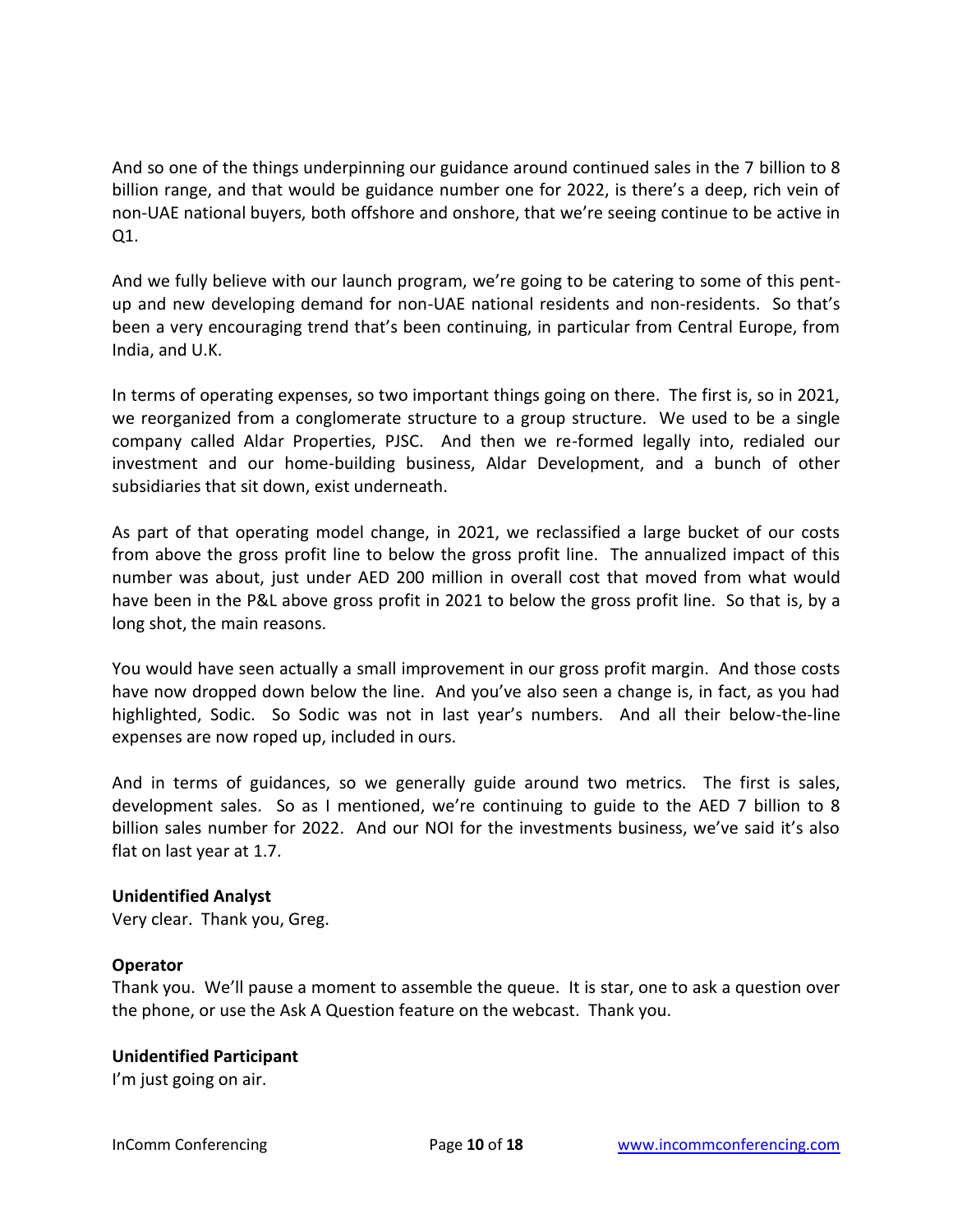### **Operator**

Once again, you may press star, one on the telephone to ask a question, or you may press, use the Ask A Question feature on the webcast. And we have a follow-up question coming from the line of Taher SafieddineSaphieddine with JP Morgan. Please proceed with your question.

### **Taher Safieddine**

Yes. Hi, Greg. It's Taher again. Maybe just a couple of follow-ups. To start, from your latest statement, flat NOI in 2022, is this correct, just in terms of . . .

### **Greg Fewer**

Yeah. So let me just qualify that, Taher. So even as the words came out of my mouth, I realized that, so in terms of overall acquisition, so that was just on our like for like portfolio. And the team is sort of reminding me here that we had single-digit growth as our official guidance for that, which I will reiterate now. Now the, by far, the most important dynamic going is as we deploy every single dirham, that's going to be accretive to that. So what we haven't done yet is we haven't re-guided what the NOI will be.

It depends on when the assets are purchased. It depends on how they're added. And, as I said, everything we buy will be in that 6 percent to 8 percent range. And our guidance is that we will be deploying that AED 9 billion to 10 billion over the next 12 months. So I think you'd take all those statements together and then develop what a 2022 NOI would look like. And the most important thing is when you think we will conclude these acquisitions.

### **Taher Safieddine**

Okay. All right. That's clear. So let's just, maybe going back to the like for like, I mean, retail seems to be turning the corner, right? I mean, yeah, small repurpose as positioning is done. Residential continues to be quite steady, hospitality is recovering, education, principal investments. I'm just quite surprised. Why would it be flat year-over-year in terms of guidance? Should we expect at least some growth coming into the numbers on the like for like?

### **Greg Fewer**

Yeah. So, look, I mean, let me just make sure, it's flat, single-digit growth. That's what we're talking about. We've lost some short leases, okay? So we have, Khalidiya Village was something that fell off our NOI from last year. We have another short lease for Mamoura that's going to be falling off during calendar year 2022. But then we've got new assets that come, came online during the year.

We had The Bridges. We've had RA, which is a worker's accommodation thing that came up on Yas Island. So all these things swimming together are yielding this flat to single-digit NOI growth for the year. But, again, I'd reiterate, the most important dynamic is deploying this capital. That's when you're really going to, so everything, so the Rixos, the Hamra, the Abu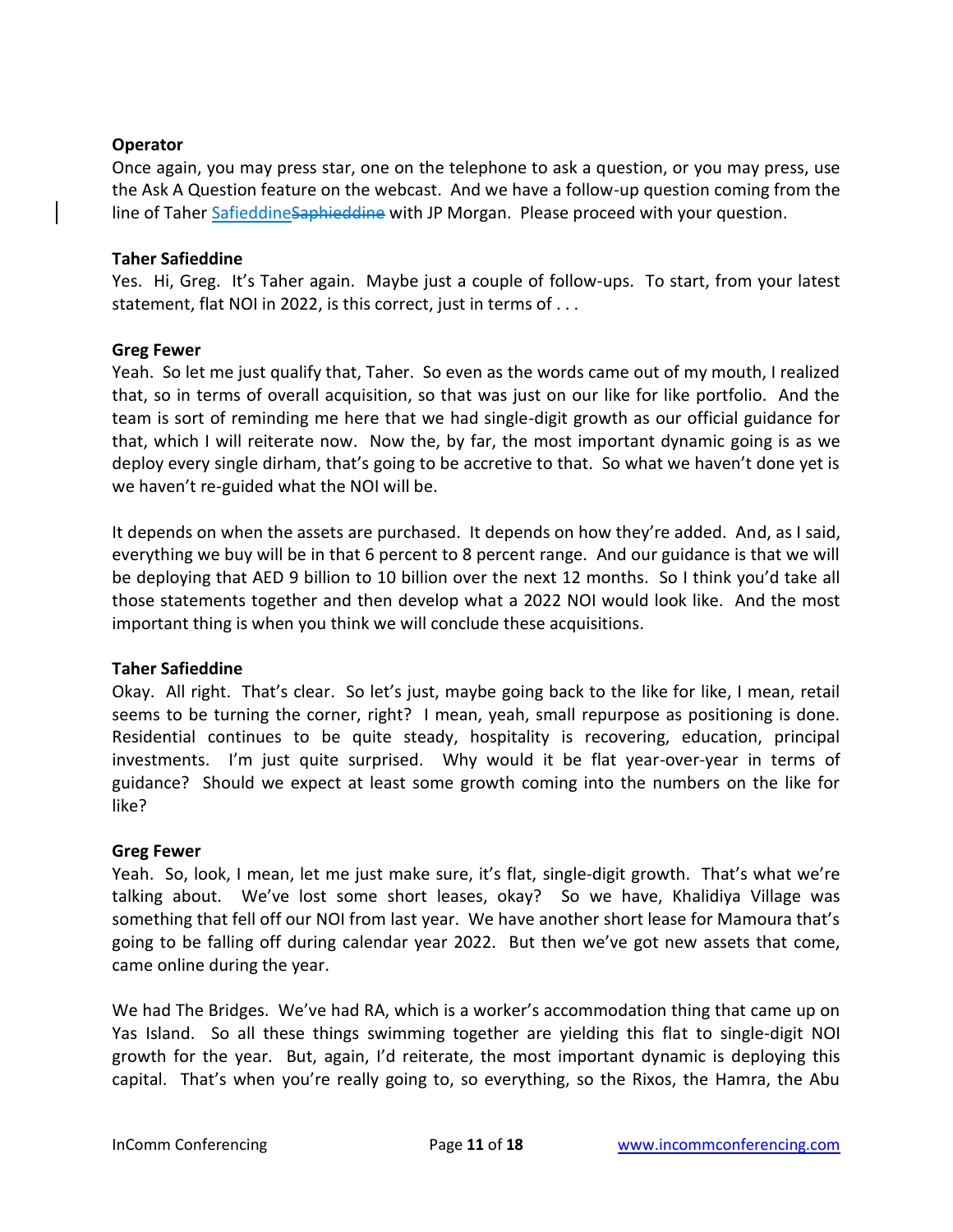Dhabi Business Hub, that's all going to be accretive to what I just said. And those will, those are closing with, revenue accretive starting next quarter.

### **Taher Safieddine**

Okay. All right, clear. And just one, maybe one quick question on the project management services. I mean, how are we looking there? Still comfortable planning for an NOI of 400 million, 500 million? I mean, the projects are getting executed. Is there any update there you can share with us on that business?

# **Greg Fewer**

Yeah, look. That's going really, really well. I think no change in that guidance. The only other thing I'd add to that is that . . .

# **Operator**

Thank you. We have a question coming from the webcast from Anup Dhanuka Anuk Daka (ph) with Moon Capital. What are your growth plans for Egypt? What kind of further investment do you plan there? And does recent devaluation have any impact on your outlook there?

# **Greg Fewer**

I'm sorry, I think our line dropped dead there. And I, just as I was answering Taher's question on the project management. So I'll just reiterate that. And, operator, if you can let me know if you're hearing me or not.

### **Operator**

Yes, I can hear you, sir. Please continue.

# **Greg Fewer**

Okay. So just to conclude on the project management thing, the guidance has not changed on it. It's going well. The government is seeing a lot of value that we're adding. And I think the important point that I want to reiterate on this call is that people need to be thinking about this as an annuity, perpetuity business. This is a, it's a perpetual franchise. We have taken over civil construction from the government of Abu Dhabi, a very unique public/private partnership.

As some projects are running off, we were actually adding new projects to it. And so the backlog sitting at 41.5 billion reflects not just some runoff that we experienced in the quarter but the addition of a few new projects. And we'll be announcing more additions to this in the quarters to come. And we hope that, to our investment community, we will be demonstrating that this is a permanent business, and it will be valued as such by the, which is exactly how the management team thinks about it.

Sorry, operator, there was a follow-up question on the web?

# **Operator**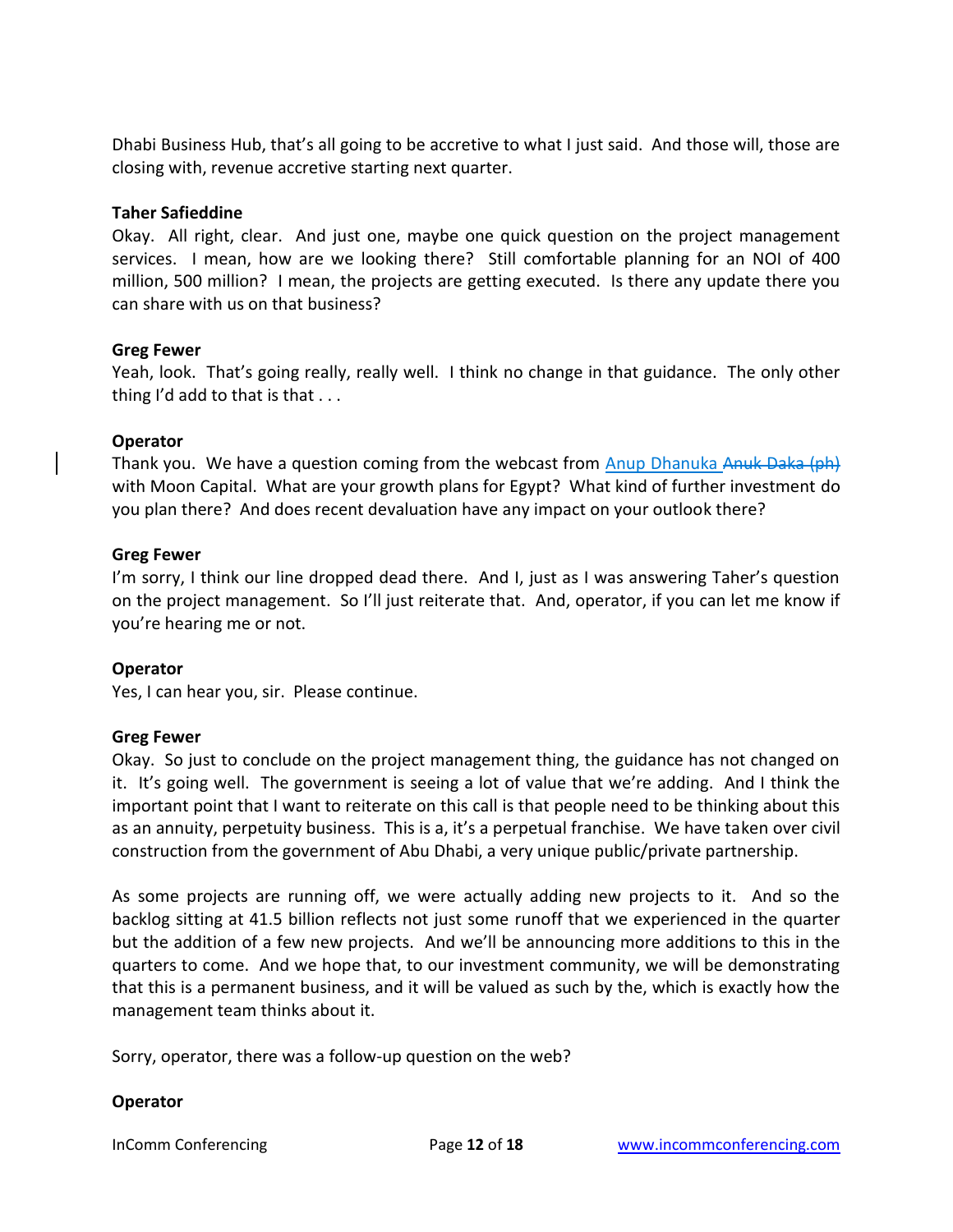Yes, that's correct, sir. It has three parts. The first part is, what are your growth plans for Egypt? What kind of further investment do you plan there? And does recent evaluation have an impact on your outlook there?

### **Greg Fewer**

Okay. So for Egypt, Egypt is really a long-term play for us. The plan was always to go in with our partner, EDQ, plug into our network. And there's a great G to G network operating there, that shows us opportunities to grow. And home building in Egypt, it's very important. Your procurement of land, keeping your development pipeline going. We think we can add an awful lot to the Sodic platform with this network that we're part of.

So that thesis has not changed. That's a long-term view. There's long term-oriented investments that we have been curating and that we hope to conclude in the coming quarters to demonstrate that long-term view. And so nothing has changed. I think Egypt has had some issues, and the devaluation was a bit painful but necessary.

Our position, as we mentioned earlier, is un-hedged. It's, our net position remains at about AED 1 billion of investment. And I think the scale of Aldar's overall balance sheet is still a manageable level of exposure to present our shareholders with, so we're continuing to run that position un-hedged. And we think the fundamentals of the Egyptian home building space . . .

### **Operator**

Excuse me. Your line has paused for a moment. Could you just reiterate the answer you were giving, please?

### **Greg Fewer**

Sorry, operator. I think we're dropping the line here a little bit. Can you repeat the question?

### **Operator**

Yes, sir. Your line had dropped for a moment. I was going to ask you if you could just reiterate the answer you were giving, please.

### **Greg Fewer**

Okay. So the question was Egypt and Egypt outlook. And I think we, the devaluation has not caused us to change our outlook for Egypt. We've invested in there for the long term. The long-term play has not been altered. The devaluation was painful but necessary.

The reason we're there, which is our powerful network able to scale the Sodic platform, take advantage of the powerful Egyptian demographic and the synergies that exist between Aldar and Sodic, who had very complementary approaches to development, we plan to implement our growth plan there unchanged from the, and unphased by the devaluation.

### **Taher Safieddine**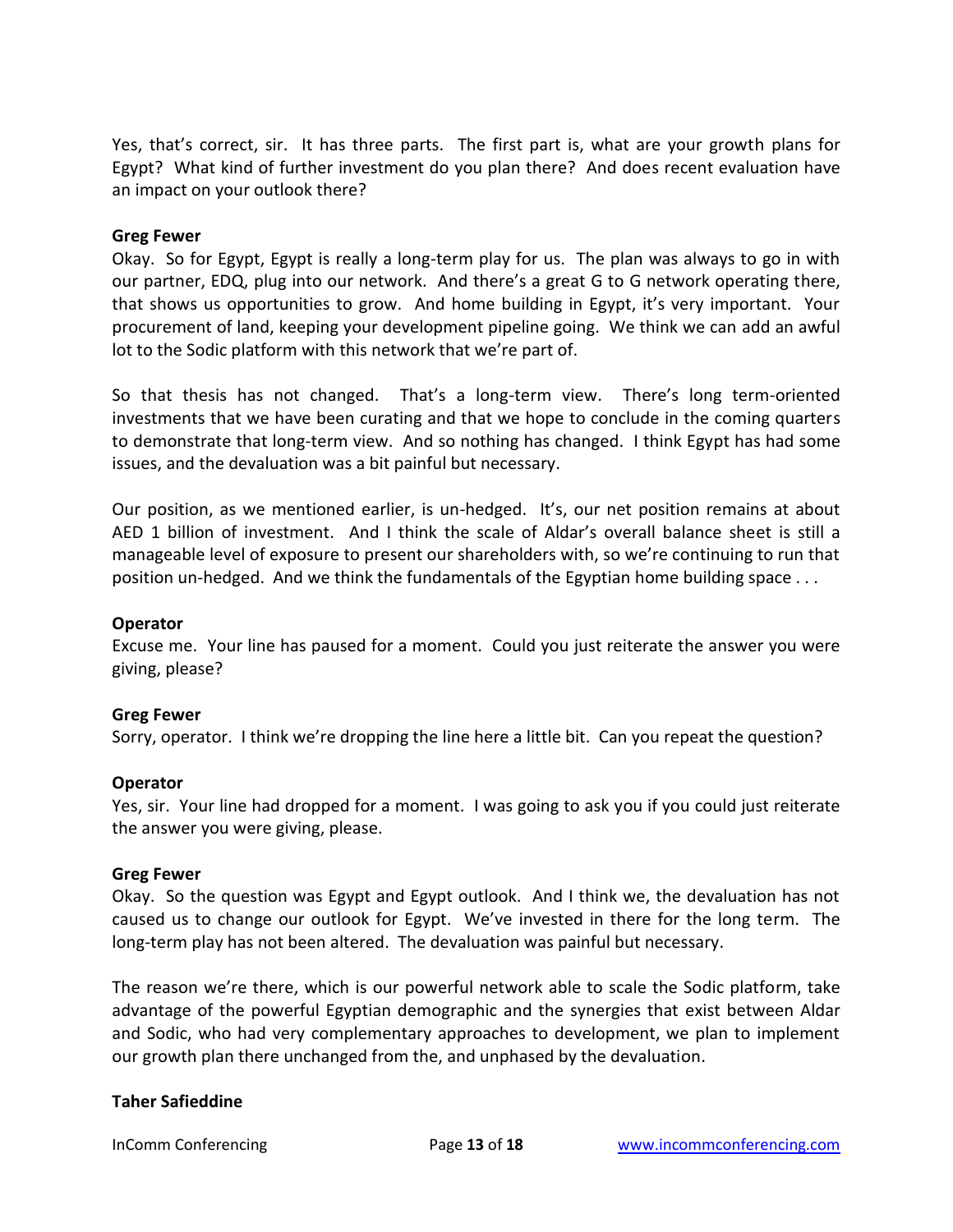Thank you.

### **Operator**

As a reminder, if you'd like to ask a question today over the phone, please press star, one, and you may use the Ask A Question feature on the webcast to submit your question. We'll pause while we assemble the queue. Thank you.

And once again, you may press star, one to ask a question over the phone or Ask A Question feature on the webcast. Thank you. We'll pause a moment as we assemble the queue. We do have another question, a follow-up coming from the line of Taher Safieddine with JP Morgan. Please proceed with your questions.

### **Taher Safieddine**

Yeah. Hi, Greg. Sorry, this is the last time, I promise. I'm just looking at the development, two things just maybe quickly. Revenue growth has been quite solid, along with EBITDA. And also the cash collections, if I'm not mistaken, we seem to be running at a much higher pace than the quarterly run rate of 2021.

So maybe if you can just help us understand, how should we think about the revenue recognition within the development business into 2022 and the cash collection? I mean, is, are these rates sustainable on a year-over-year? Or we should think as more, relatively stable. So if you can just help us just understand the revenue recognition and the cash collection, that would be very helpful.

# **Operator**

Excuse me, everyone. Excuse me for interrupting. We're experiencing some technical difficulties at the moment. Please stand by, Mr. Safieddine. We will resume with your question in just a moment. Ladies and gentlemen, please remain on the line. We will resume momentarily. Thank you.

Thank you for standing by. Please remain on the line. We are experiencing technical difficulties, and we will resume momentarily. Thank you. Once again, please remain on the line. We are experiencing technical difficulties, and we will resume momentarily. Thank you. Thank you for remaining on the line. Our conference will resume momentarily. We are currently experiencing technical difficulties. Thank you.

Mr. Fewer, I show your line. Can you hear me, sir?

### **Greg Fewer**

Yes, I can hear you. Yeah.

### **Operator**

Thank you. And we have Taher still with us. Please proceed with your questions, Taher.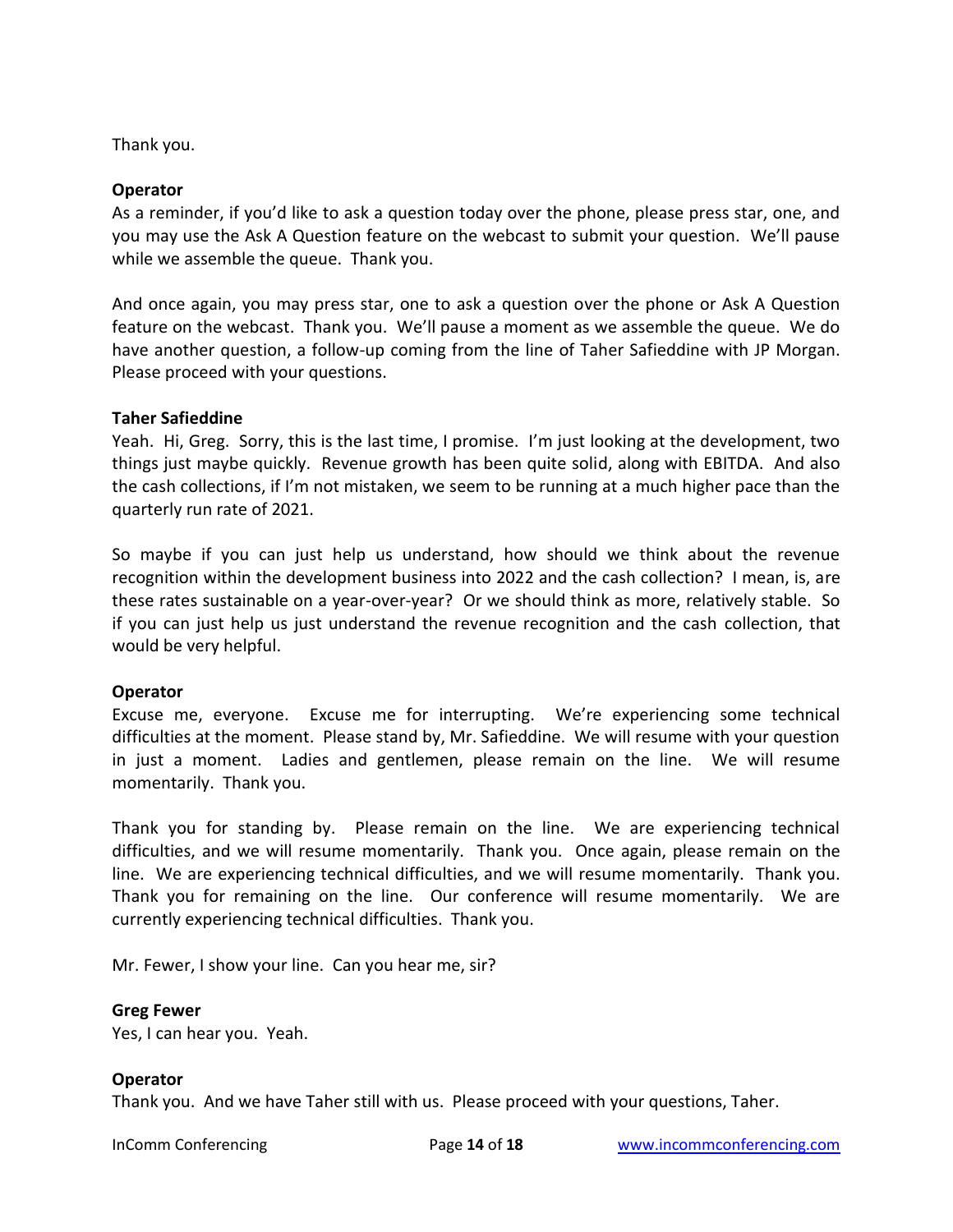#### **Taher Safieddine**

Yeah. Hi, Greg. So just one final follow-up. On the Aldar development, just looking at the UAE business, revenue is up year-over-year, also EBITDA. And I've noticed in the cash collection that the pace is much stronger than the average in 2021. So how should we think about this revenue (inaudible) and cash collection? Is this sustainable into the coming quarters? Or we should think about the total (inaudible) as similar to 2021? That's my first part.

And the second part, you've been actively launching new projects in 2021. So, ideally, it's fair to assume that revenue recognition on the development side should remain stable to higher into the next two years.

#### **Greg Fewer**

Yes, correct. I mean, all that is true. And we're in 2022 now. So there's a little bit of a, the COVID projects that weren't launched during 2020, those would normally have been hitting now. But we were still active in 2021 coming out of launching. The team has been so successful selling inventory and selling land that, and that's kind of what we're going through now. So the Q1 number, we had some great land. We had one land sale, we had some great inventory sales.

And you have yet to see in our revenue recognition some of the big launches that we did at Yas Island, those big-ticket villa developments, Denoya's Noya(ph), etc., really hitting, and our Saadiyat (inaudible), for example. These are big, big revenue recognition events that have yet to really start. And that's what you're going to be seen in the second half of 2022 and into 2023. But in the meantime, for 2022, between the land stuff that we've got going right now, between land sales and continued, like we've got a very strong pipeline for the rest of the year.

### **Taher Safieddine**

And when, so when you mention land sales, these are ad hoc, right? This is out of this development portfolio that you currently focus on, right? These are out of that scope?

### **Greg Fewer**

Yeah, correct. Every now and then, and we've talked about how do we guide for this in the past, so we'll sell a 100 million land plot, a 200 million land plot, that kind of thing. So those hit every other quarter. And there's a number of those that we're working on in the pipeline right now.

#### **Taher Safieddine**

Okay.

### **Greg Fewer**

The development has an incredible ability to produce strong revenues through the cycle, even with these, with such a large land bank. And in particular, when the world's attention is really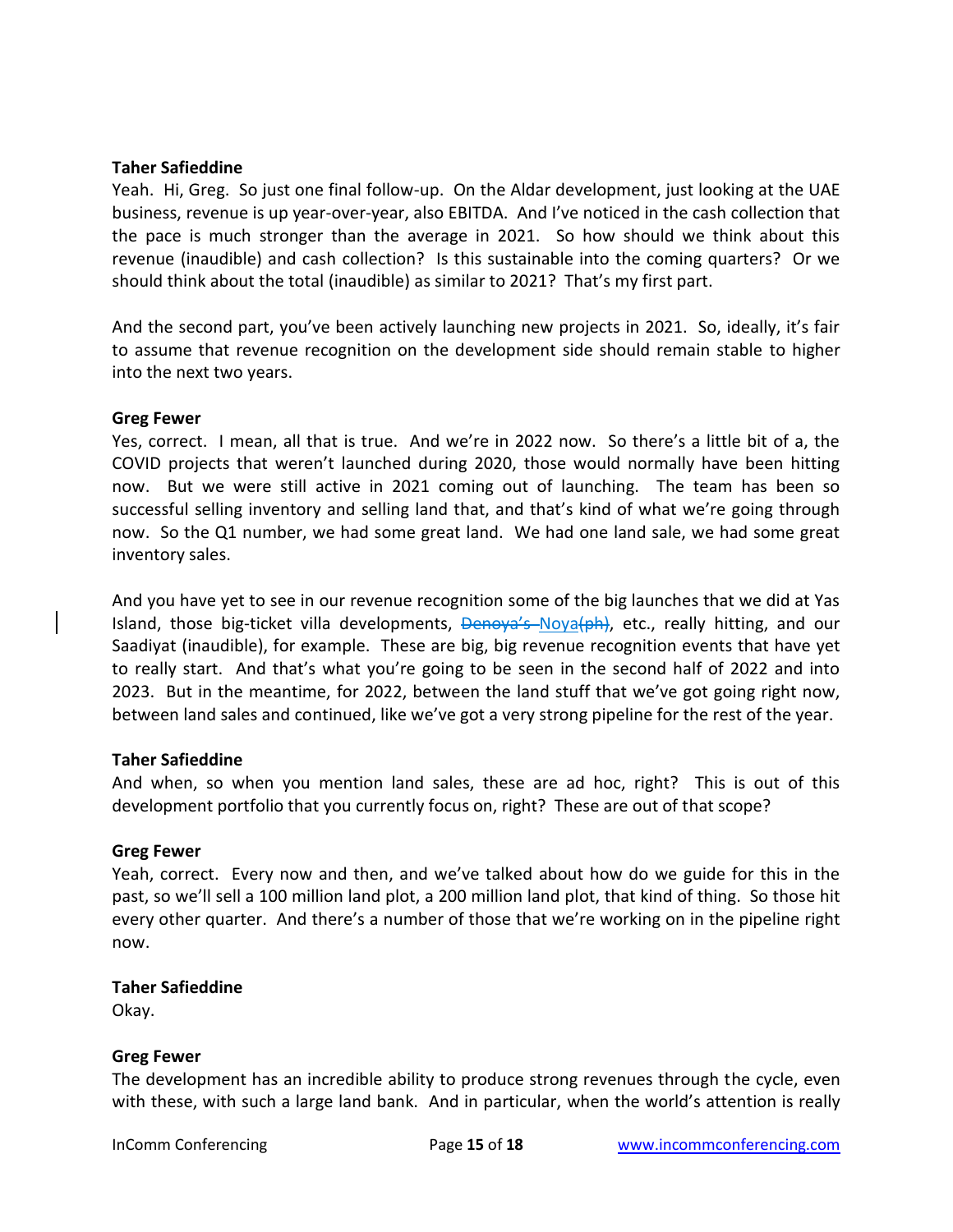on that land bank, you've got plenty of opportunities to monetize, not just through the off-plan model.

# **Taher Safieddine**

Okay. Maybe just a follow-up technical question, I mean, usually you've been reporting on revenue gross profit. And now we've seen everything has changed into EBIDTA. Is this the way it is moving forward? I mean, and that's my first question. And maybe, is there a big difference between NOI and EBITDA, just in terms of restating earlier historical numbers?

### **Greg Fewer**

Look, not really. I think EBITDA is, frankly, in response to a lot of discussions with your peers. EBITDA is a nice number because it factors in all the costs, below the line costs, which, of course, are extremely important. There's a little bit of noise, in reference to one of the earlier calls about some of the reclassification that we did from the above the line to below the line on those costs. And it just seemed like a good time to be focusing, refocusing everyone on EBITDA, which was a good way to cut through all that and see the fully loaded profit for a business.

# **Taher Safieddine**

Okay. All right, that's clear. Thank you very much.

**Greg Fewer** 

Thank you.

### **Operator**

We do have a question coming from the webcast. There are several questions. The first is, what portion of Aldar's profits come from related party business? Are you seeking more competition in the real estate space from other GRE entities such as Q Properties? Why are Aldar's hotels still loss making? Did Abu Dhabi not see strong improvement in tourism in first quarter 2022? And please could you comment on the rental trends and outlook in Abu Dhabi residential and office markets versus Dubai?

### **Greg Fewer**

Okay. So let's, I'll take those in, as I've written them down in reverse order. So rental trends, so in, taking them by sector. So Villa product right now, of which we do have exposure in our Sas Al Nakhlsasselnackel (ph) development. Those are positive, anywhere between 10 percent to 15 percent. Apartment stock is more single-digit sort of opportunities in terms of rental gross.

The only other thing that will be going on in the portfolio is just the short leases that would be running off year-on-year. As I mentioned, we had a Khalidiya Village they'll be running off. And we have a Mamoura building that will be running out of its short lease later on, so in terms of impact on overall NOI.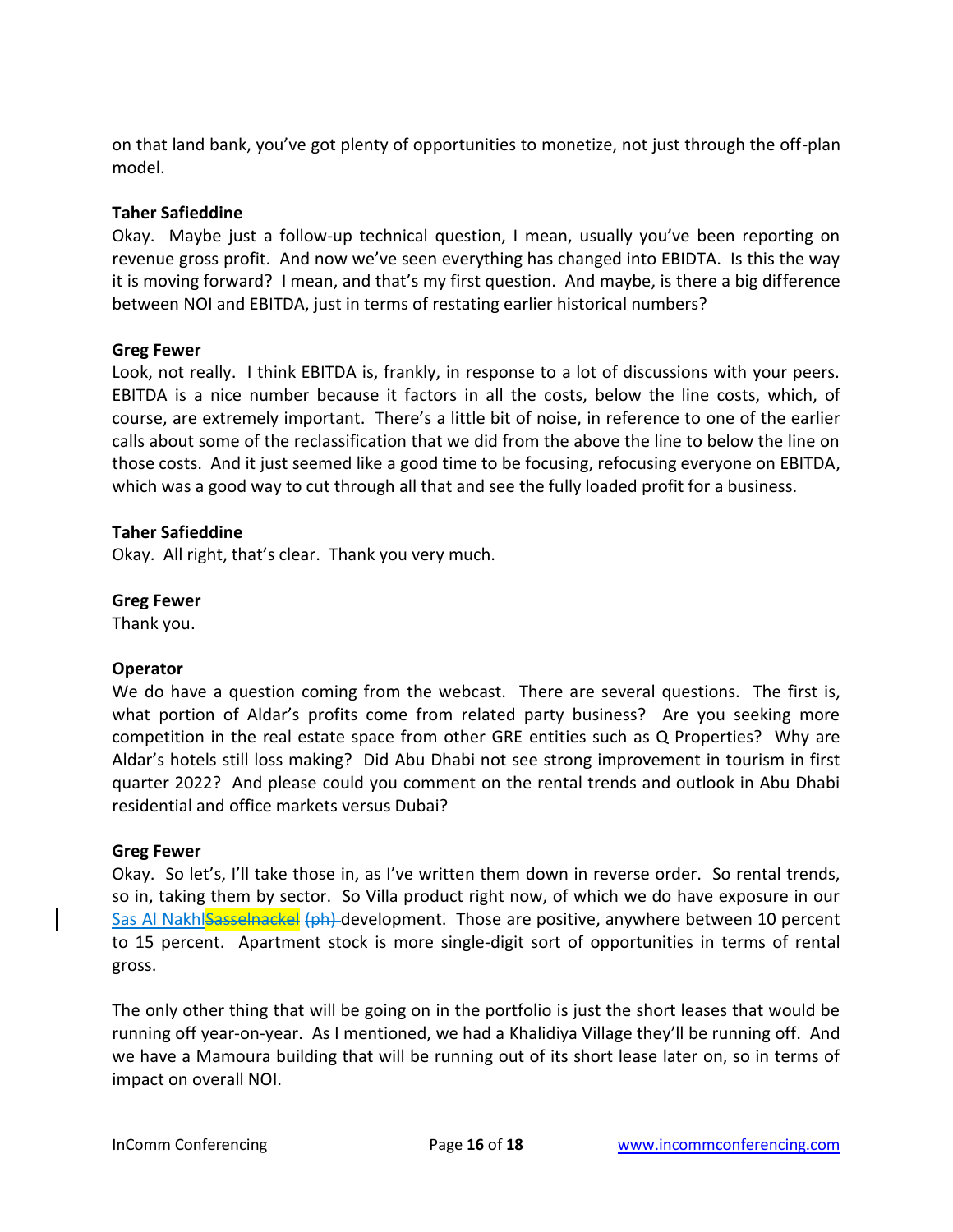The reference to hotels lost, so hotels do make money on an EBITDA perspective. I think you're looking at the post-appreciation impact of that. So our hotels business actually had a decent quarter. With, we're seeing good recoveries overall in terms of staycation, business, local people going out to hotels more, and a large influx of new people coming into the region for holiday making. So we're getting back to, I wouldn't say near fully pre-pandemic levels yet. But we're not too far off.

There was a question on competition, which is a question about, specifically about Q Properties. So Q Properties is really, it's sort of a new incarnation of what used to be Tamouhua (ph). So TamouhTamua was a developer, and Q Properties is a developer. They have land at Reem Island and other places. Those lands, they are in great locations, and we expect them to get developed at some point. It's important that they do.

Market share has never really been a concern of ours. We run, we think, around 80 percent of the market for off-plan product. And so we welcome competition. It's important, frankly, to keep us on our toes. We do sell lands to sub-developers. And we've announced earlier in the year at Sustainability Week a joint development with Sustainability City and Diamond Developers.

That's an example of us sort of bringing in willingly other developers when they come and, come out for something that complements what we do. So it's good to have competition. We're by far the largest competitor. I think it's important that we have some in the market to keep us on our toes. And there's more than enough to go around.

### **Operator**

Thank you. As a reminder . . .

### **Greg Fewer**

I'm sorry. There was a question on related party, which I'm just going to refer you to the notes in the back of our financials, note number 23-1, where we lay out very clearly what our related party revenues are, which, just looking at those now, are AED 352 million.

### **Operator**

Thank you. We do have another question from the webcast coming from Admire Mavolwane Admir Malvolene (ph). It asks, you've been selling development properties out of inventories for the past two years. How big was this inventory stock? What has been the impact on margins of the repricing opportunity? And how long could you go selling inventory stock, assuming no new launches? Thank you.

### **Greg Fewer**

Okay, yeah. I mean, look, we definitely have had some inventory that we've been liquidating. So we've had Mayan at Yas Island. We've had AlghadeerAgadir out in the border with Abu Dhabi and Dubai. And the team has been very successful liquidating those down. We've also